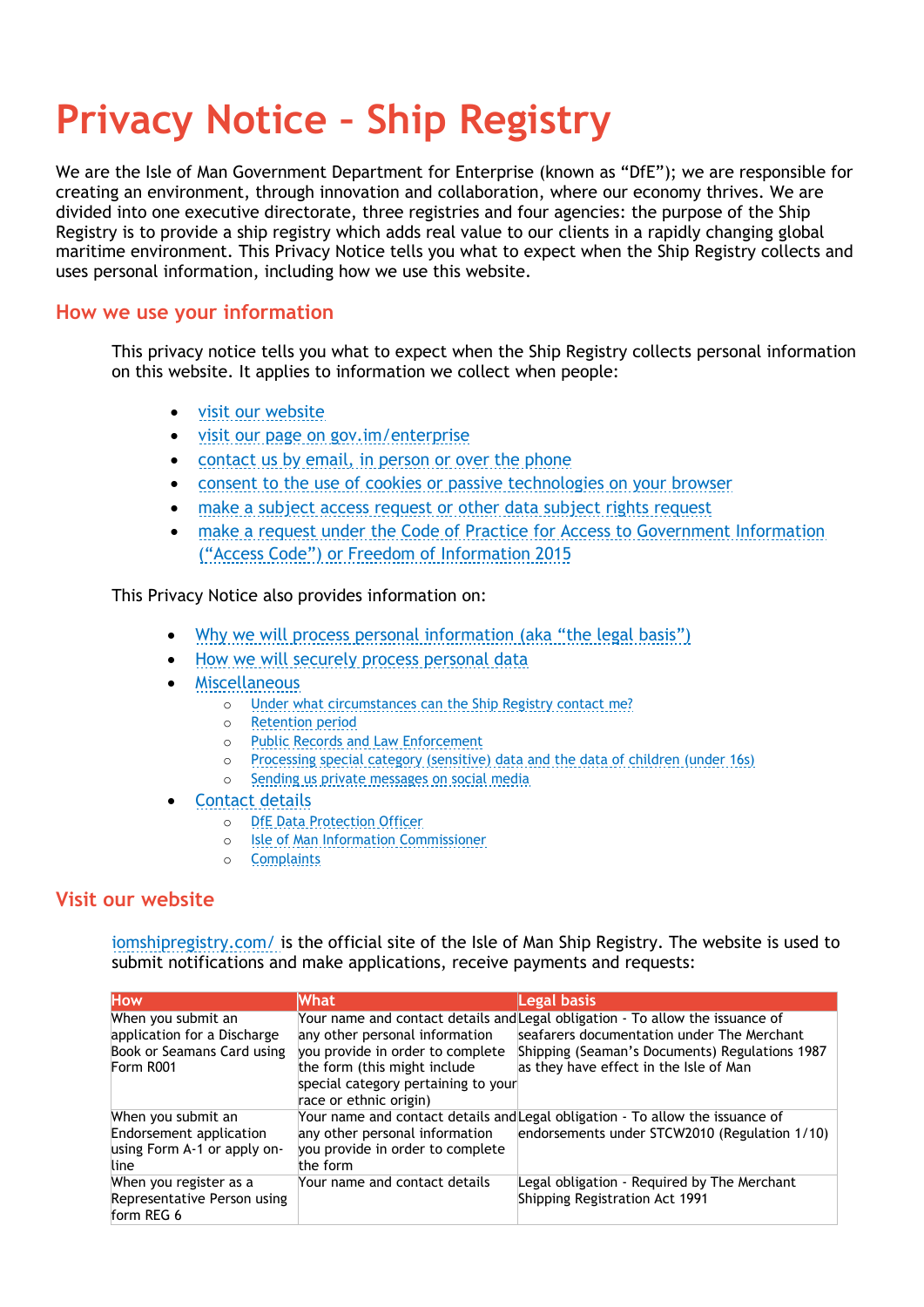| When you apply to register a<br>vessel and submit the                     | Your name, Owners name and<br>contact details and any other                                                                | Legal obligation - Required by The Merchant<br>Shipping Registration Act 1991                                                                                                                                                                  |
|---------------------------------------------------------------------------|----------------------------------------------------------------------------------------------------------------------------|------------------------------------------------------------------------------------------------------------------------------------------------------------------------------------------------------------------------------------------------|
| relevant REG forms                                                        | personal information you provide<br>in order to complete the forms                                                         |                                                                                                                                                                                                                                                |
| When you submit a CSR form                                                | Owners name and contact details                                                                                            | Public task - Vessel security requirement                                                                                                                                                                                                      |
| When you are a witness to a<br>casualty / death<br>investigation          | Your name, DOB and contact<br>details (this might include special<br>category pertaining to your race<br>or ethnic origin) | Legal obligation - Merchant Shipping (Masters &<br>Seamen) Act 1979 The Isle of Man Merchant<br>Shipping (Accident Reporting and Investigation)                                                                                                |
| When you are a member of<br>crew listed in a vessels<br>Official Log Book | any other personal information<br>you provide in order to complete<br>the form                                             | Your name and contact details and Legal obligation - Merchant Shipping (Official Log<br>Books and List of Crew) Regulations 2015, requires<br>Manx ships to keep and maintain an official log<br>book and to make and maintain a list of crew. |
| When you apply to be an on-<br>line MAVIS user                            | Your name and contact/company<br>details                                                                                   | Public task - To allow clients to process on-line                                                                                                                                                                                              |
| When you make a payment<br>(including all methods of<br>payment)          | Your name and contact details                                                                                              | Public task - To allow clients to pay on-line                                                                                                                                                                                                  |

## Stored and secured

We securely store personal information electronically and manually:

- Ongoing email communications are stored on our Isle of Man Government email system, Microsoft Outlook; and dependent on the nature of your enquiry, in one of our
- Records management tools: MAVIS, or the Isle of Man Government secure network.
- All our online services and websites are secure, this includes records in our registry
- Finally, we do have hard copy records for Vessels Official Log Books that are retained onsite for 24 months, then held in secure offsite third-party storage for 60 months.

#### Access by

Employees of the Isle of Man Ship Registry, and their contracted suppliers for the provision of specific services and authorised online services users have access. In addition, all records held on MAVIS can be accessed by the software developers for the purposes of maintenance only.

## Shared to

By law we may be required to share some information with other regulatory or enforcement authorities for legitimate interests for example, in the event of an accident, your information may be shared with courts if any prosecutions arise from the investigation. In addition, as a public registry, some information can be accessed by the public, you will be made aware if you are submitting personal information for such a purpose, for example, when you register as a Representative Person using form REG 6 this information will be available to the general public via our website; in addition, when you apply to register a vessel and submit the relevant REG forms, transcript outlining vessel details are available on request of the public.

## Retention

Retention details are held within out Information and Records Management Policy – Retention of Records Procedure. Please contact our Data Protection Officer for more information

## **Visit our page on gov.im/enterprise**

[gov.im/about-the-government/departments/enterprise](https://www.gov.im/about-the-government/departments/enterprise/) is a sub-site for DfE on The Isle of Man Government website, Cabinet Office Government Technology Services (GTS) own the website. The Cabinet Office/GTS Privacy Notice in relation to how you use gov.im can be found at the top of each page next to the Terms and Conditions or following this link: [gov.im/about-this](http://www.gov.im/about-this-site/privacy-notice/)[site/privacy-notice.](http://www.gov.im/about-this-site/privacy-notice/)

However, if we do want to collect personally identifiable information through our gov.im sub-site, we will be up front about this. We will make it clear when we collect personal information and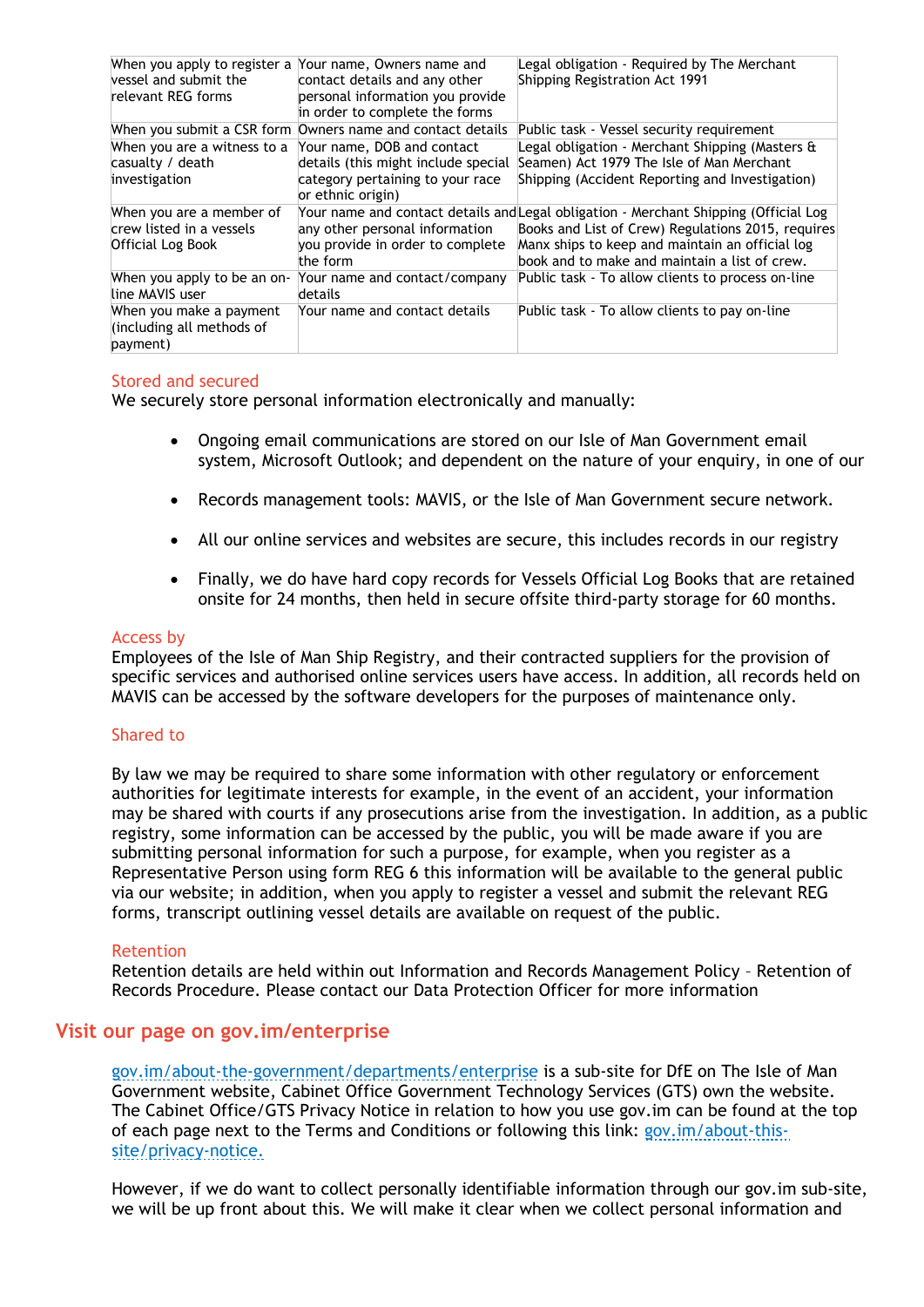will explain what we intend to do with it. The only people who have access to personal information submitted on this website are those who have a legitimate need to.

# <span id="page-2-0"></span>**Contact us by email, in person or over the phone**

We will only ask for your name and postal or email contact details. You may choose to provide extra information if you are making an enquiry.

The "contact us" section of the Ship Registry website invites emails to:

- [shipping@gov.im](mailto:shipping@gov.im)
- [marine.survey@gov.im](mailto:marine.survey@gov.im)
- [registry.marine@gov.im](mailto:registry.marine@gov.im)
- [seafearers@gov.im](mailto:seafearers@gov.im)
- [marinemlc.ded@gov.im](mailto:marinemlc.ded@gov.im)

All emails to these addresses are directed to email mailboxes in the Ship Registry. Email mailboxes are accessed by only a select number of staff central to the Ship Registry who are able to allocate enquiries out to the team who will be able to address your enquiry or request. Such emails will only be shared outside the Registry or the Department with your knowing, and only do so in order to address your enquiry or request.

We securely store personal information electronically and manually:

- Ongoing email communications are stored on our Isle of Man Government email system, Microsoft Outlook
- We have three main records management tools across the Ship Registry all specifically designed for the type and use of the information recorded; depending on the nature and destination of your communication, your information will likely be stored in either: MAVIS or the Isle of Man Government secure network.

In normal circumstances we will only keep a record of this communication in an active area (e.g. emails will be used in Outlook) until the request or enquiry has been fulfilled; after this time they will be kept for 6 months in one of our records management systems.

# <span id="page-2-1"></span>**When you make a request under the Code of Practice for Access to Government Information ("Access Code") or Freedom of Information 2015**

#### How

You may decide to write to us to request information in accordance with [the Access Code](https://www.gov.im/media/881974/access-code.pdf) (for information created before 10-Oct-2011) or send us a paper or electronic form in accordance with the [Freedom of Information](https://www.gov.im/about-the-government/freedom-of-information/make-a-freedom-of-information-request/) (FOI) Act 2015 (for information created after 10-Oct-2011). Such requests will be handled by the DfE Freedom of Information Team.

## **What**

In order for us to fulfil your request, you will be asked for your name, address; telephone number or email address (to contact you about your request); any other information to allow us to identify you or your information. By providing this personal information to us you consent to us using the personal information for the purpose of processing your request. We do not need any other personal information in order to process your request and you should only submit the information requested above.

#### Legal basis

DfE collects and processes your personal information to allow us to respond to requests for information made under the Freedom of Information Act 2015 or the Access to Government Information Code

Stored and secured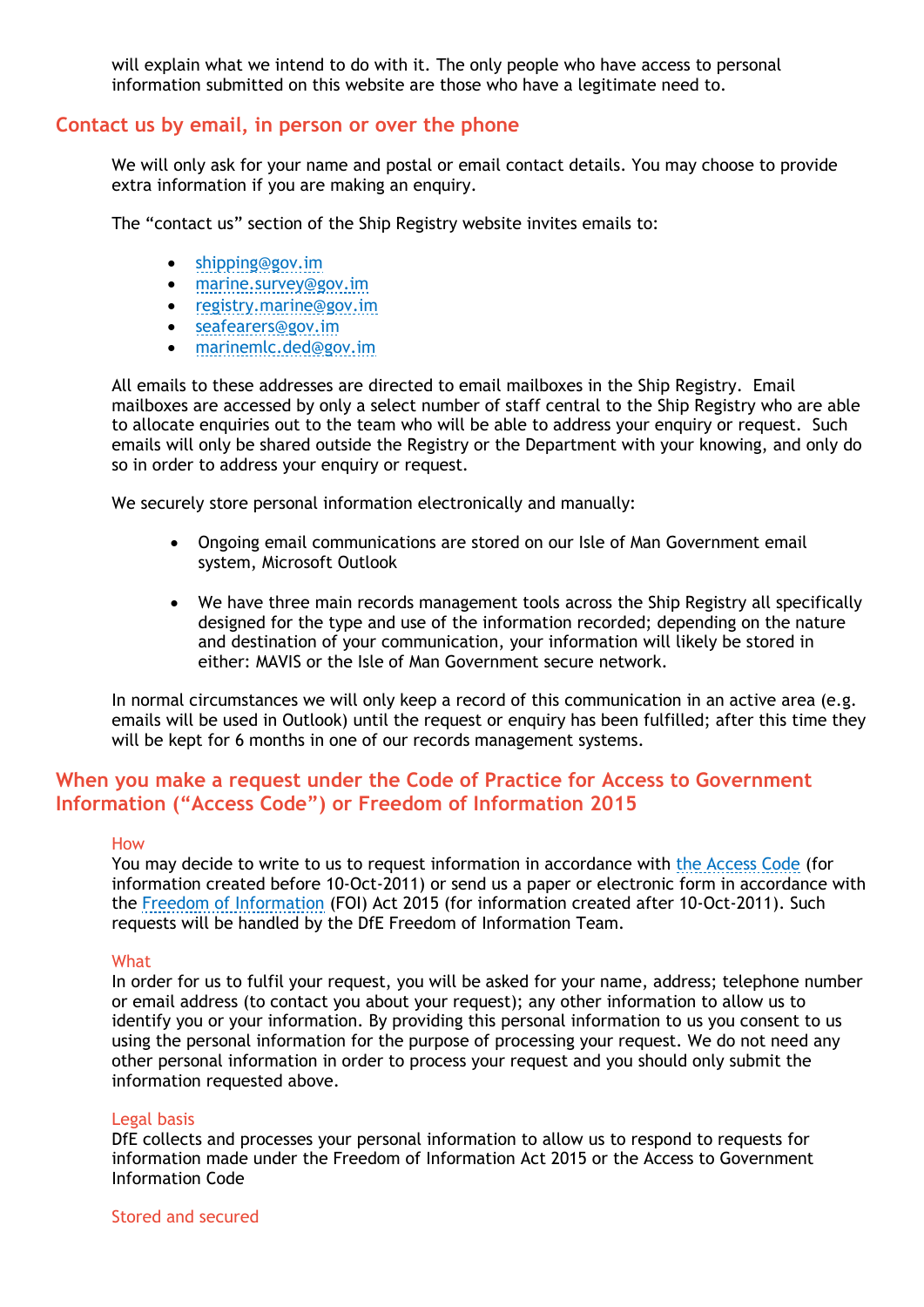- Access Code: DfE manages requests entirely on the secure Government network.
- FOI: electronic requests are automatically submitted to DfE via the secure FOI management system, iCasework; paper requests are sent to DfE's Information Governance and Privacy Team, where requests are then manually added and managed on iCasework. Here your data will be stored and held as is set out in the [Cabinet Office Privacy Policy.](https://www.gov.im/media/1360105/2017-12-12-privacy-notice.pdf)

## Access by

- Access Code: Only the DfE Information Governance and Privacy Team
- FOI: As the Cabinet Office manage iCasework, the Cabinet Office are joint controllers for this information; iCasework Limited act as a Data Processor on behalf of the Cabinet Office. The Cabinet Office therefore have access to the personal information; iCasework have access to the system in order to maintain it.

#### Shared to

Neither Access Code nor FOI requests are routinely shared with anyone; occasionally the requests themselves may be shared with other Government bodies in order to provide or advise on an answer, but no personal information would be shared. In addition, FOI request responses are routinely added to the Isle of Man Government FOI Request Publication Log [online;](https://services.gov.im/freedom-of-information/search) again, no personal information is included here.

## Retention

Your personal information will be held for a period of one year after your request has been closed; on the DfE network for Access Code requests, and on iCasework for FOIs.

# **When you make a Data Subject Rights request (e.g. a subject access request)**

#### How

Under the Data Protection Act, you have rights as an individual which you can exercise in relation to the information we hold about you. At any point while we are in possession of or processing your personal information, you, the data subject, have the following rights:

- Access You have the right to request a copy of the information that we hold about you
- Rectification You have a right to correct data that we hold about you that is inaccurate or incomplete
	- Erasure In certain circumstances you can ask for the data we hold about you to be erased from our records
- Restriction of Where certain conditions apply, you have a right to restrict the processing processing of your data
	- Portability You have the right to have the data we hold about you transferred to another organisation
	- Objection You have the right to object to certain types of processing such as direct marketing
- Objection to You also have the right to be subject to the legal effects of automated automated processing including profiling processing
	- Judicial In the event that the Department for Enterprise refuses your request review under rights of access, we will provide you with a reason as to why. You then have the right to complain as outlined in [Complaints](#page-5-5)

You can make any of these requests by contacting any member of DfE staff, contractors or our third parties, or contacting our Data Protection Officer directly using the details at the end of this notice. You may wish to speak to the Data Protection Officer about your request in person or over the phone ahead of making your request. Such requests will be handled by the Data Protection Officer who will work directly with the Ship Registry staff.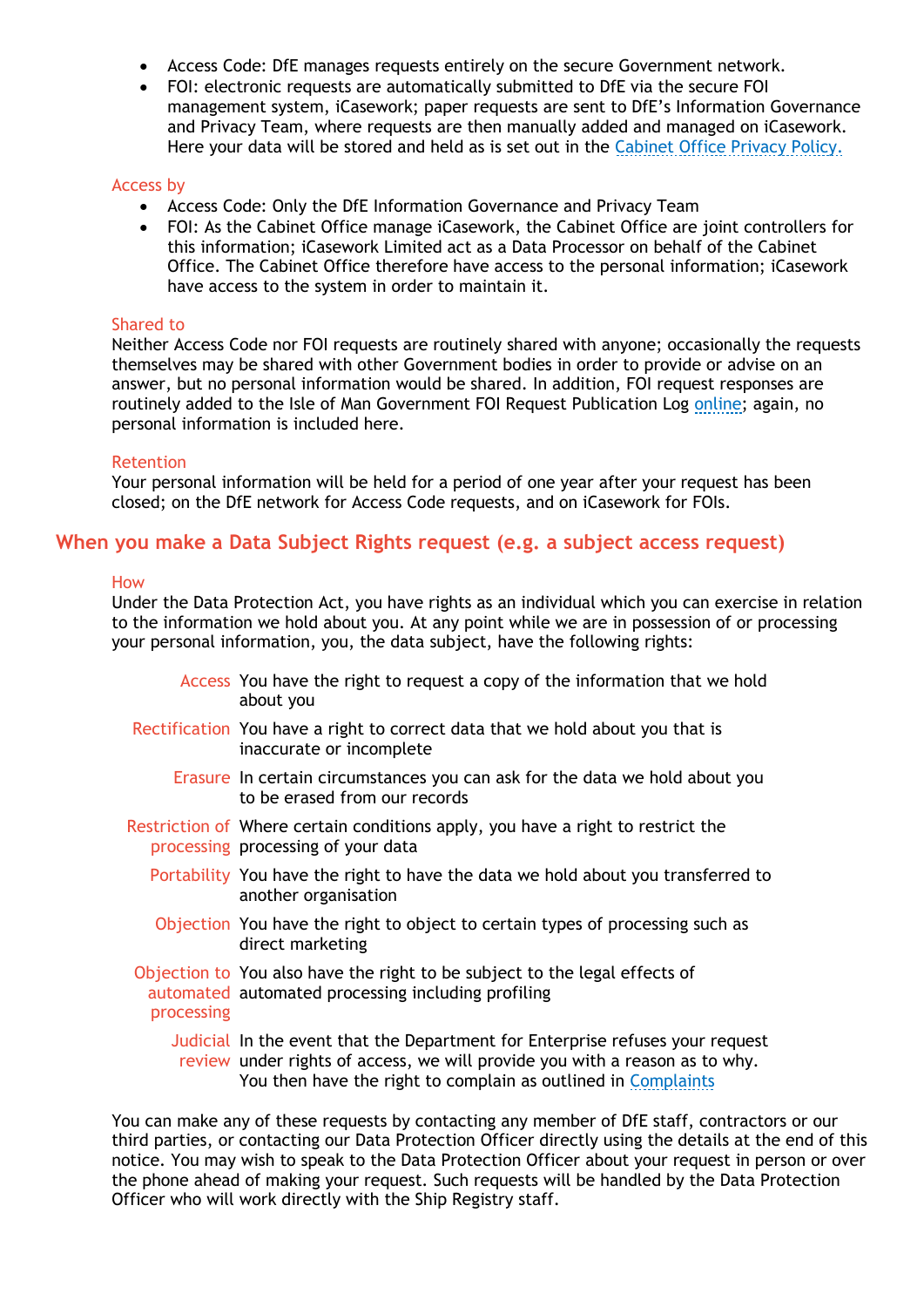## **What**

In order for us to fulfil your request, you will be asked for the following; your: name; address; telephone number or email address (to contact you about your request); any other information to allow us to identify you or your information

## Shared to

Your personal information for the purposes of a Data Subject Rights request will only be shared if your are requesting one of the above rights be extended to our third parties or contractors that may be processing your personal data on our behalf (i.e. they are our Data Processors). We will contact the data processors to advise them of your request in order for them to fulfil your request also. You will be advised if this is the case.

## Retention

Data Subject Rights requests and any disclosure correspondence will be kept for three years following the closure of the request. However, requests where there has been a subsequent appeal (either to the DfE Data Protection Officer or the Isle of Man Information Commissioner) will be kept for 6 years following the closure of the appeal.

# <span id="page-4-0"></span>**Consenting to the use of Cookies and Passive Technologies on your Browser**

## What is a Cookie?

Cookies and passive technologies are pieces of information that a website transfers to your computer. Cookies can make the web more useful by storing information about your preferences on particular sites, enabling us to provide more useful features for you. DfE does not directly employ any cookies or passive technology on the gov.im sub-site; any such features used will be managed by Cabinet Office in accordance with their cookie statement, found here: [gov.im/about](http://www.gov.im/about-this-site/cookies/)[this-site/cookies/](http://www.gov.im/about-this-site/cookies/) . A list of cookies employed by the Isle of Man Ship Registry website can be found here: [iomshipregistry.com/cookies/](https://www.iomshipregistry.com/cookies/)

## Consenting to cookie and passive technology use

The first time you visit each of our website, you will be provided with an option to approve (or "opt-in") to the use of all cookies on the website with a pop up in the bottom right-hand corner. We have no way of knowing whether you allow cookies or not, and no way to trace your selection back to you. Instead, your own internet browser remembers the selection so it will treat that cookie the same each time (until you change your cookie settings).

## Withdrawing consent to cookie and passive technology use

You can usually manage and disable all cookies and passive technologies directly through your internet browser; you may therefore find it helpful to check the guidance provided by your internet browser provider. The most common providers and links to their guidance on cookies and passive technologies have been provided below:

|  |  | Google Chrome support.google.com/chrome/answer/95647?hl=en |
|--|--|------------------------------------------------------------|
|--|--|------------------------------------------------------------|

- Microsoft Internet [support.microsoft.com/en-us/help/17442/windows-internet-explorer-](https://support.microsoft.com/en-us/help/17442/windows-internet-explorer-delete-manage-cookies)Explorer [delete-manage-cookies](https://support.microsoft.com/en-us/help/17442/windows-internet-explorer-delete-manage-cookies)
	- Microsoft Edge [privacy.microsoft.com/en-us/windows-10-microsoft-edge-and-privacy](https://privacy.microsoft.com/en-us/windows-10-microsoft-edge-and-privacy)
	- Mozilla Firefox [support.mozilla.org/en-US/kb/enable-and-disable-cookies-website](https://support.mozilla.org/en-US/kb/enable-and-disable-cookies-website-preferences)[preferences](https://support.mozilla.org/en-US/kb/enable-and-disable-cookies-website-preferences)
		- Apple Safari [support.apple.com/kb/ph21411?locale=en\\_US](https://support.apple.com/kb/ph21411?locale=en_US)

Opera [opera.com/help/tutorials/security/privacy](http://www.opera.com/help/tutorials/security/privacy)

# <span id="page-4-1"></span>**Why will we process personal data (aka "the legal basis")**

We will only process your personal information if a lawful basis exists:

Consent if we rely on your consent to process your information, we will make it obvious what we are asking for consent to do and always tell you how you can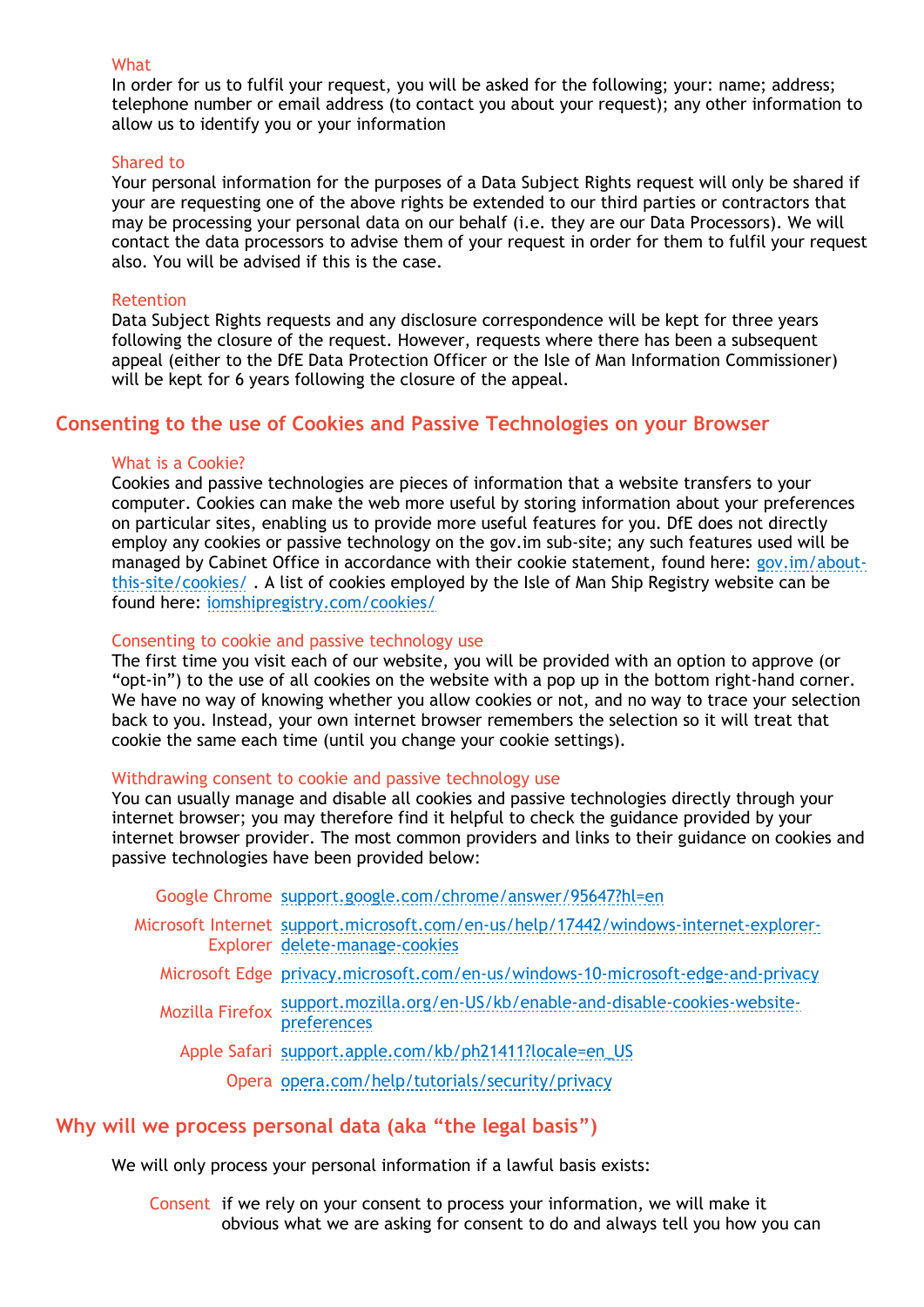withdraw your consent e.g. registering for services, newsletters and competitions.

Public task if it is the public interest for us to collect or store e.g. when handling enquiries from members of the public

Legal Information Rights requests (e.g. data subject rights requests) are made using obligation provisions within either the Freedom of Information Act 2015 or Data Protection Act 2018. We are unable to fulfil these requests without processing your personal information.

# <span id="page-5-0"></span>**How will we securely process personal data?**

All personal information is kept with the highest standards and safeguards in place. This includes technical security, preventing unauthorised access, undertaking audits and maintaining backups:

- Emails Email communications are stored on our Isle of Man Government email system, Microsoft Outlook. We encrypt and protect all our emails in line with government standards. If your email service does not support this encryption, you should be aware that any emails we send or receive may not be protected in transit. We will also monitor any emails sent to us, including file attachments, for viruses or malicious software. Please be aware that you have a responsibility to ensure that any email you send is within the bounds of the law
- Isle of Man Government Secure Network There are strict access controls in place meaning that only those within specific Divisions can access team folders; in addition, only the teams within the Divisions who are able to access personal information, are those that have a business need to do so. The administration of the IOMG Secure Network is undertaken by Government Technology Services in the Cabinet Office; however, they are unable to access the content of any records and so will not be able to access your personal information
- Manual records We do not routinely store manual records, however, those that are already in storage and an new records we are required to hold any manually are either stored onsite or in a third party storage facility with whom we have a data protection agreements in place.

# <span id="page-5-2"></span><span id="page-5-1"></span>**Miscellaneous**

## Under what circumstances can The Ship Registry contact me?

Our aim is never to be intrusive, and we aim to always avoid asking irrelevant or unnecessary questions. Moreover, any information you provide us will always be subject to rigorous measures and procedures to maintain your privacy. You will never be contacted by a means you did not consent to when providing us with your data.

## <span id="page-5-3"></span>Retention period

We only use personal information for as long as it is needed and will store it for the shortest amount of time possible, in accordance with the law. See our Retention of Records Procedure on our [Information Governance and Privacy page.](http://edrm/sites/ded/IP-Test/IGP%20Policies%20and%20Procedures/Data%20Protection%20Policy%20and%20Procedures/gov.im/about-the-government/departments/enterprise)

## <span id="page-5-4"></span>Public Records and Law Enforcement

<span id="page-5-5"></span>Your personal information may be permanently retained for research use at the Isle of Man Public Record Office if the records containing your personal data are selected for permanent preservation under the Public Records Act 1999. The Isle of Man Public Record Office preserves records of Isle of Man public authorities that are of long-term historic and cultural value. To find our more, please contact the Public Records Office or the DfE Data Protection Officer.

Your personal information may also be processed by, and therefore shared to, competent authorities for the purposes of the prevention, investigation, detection or prosecution of criminal offences or the execution of criminal penalties. To find our more, please contact the Isle of Man Information Commissioner or the DfE Data Protection Officer.